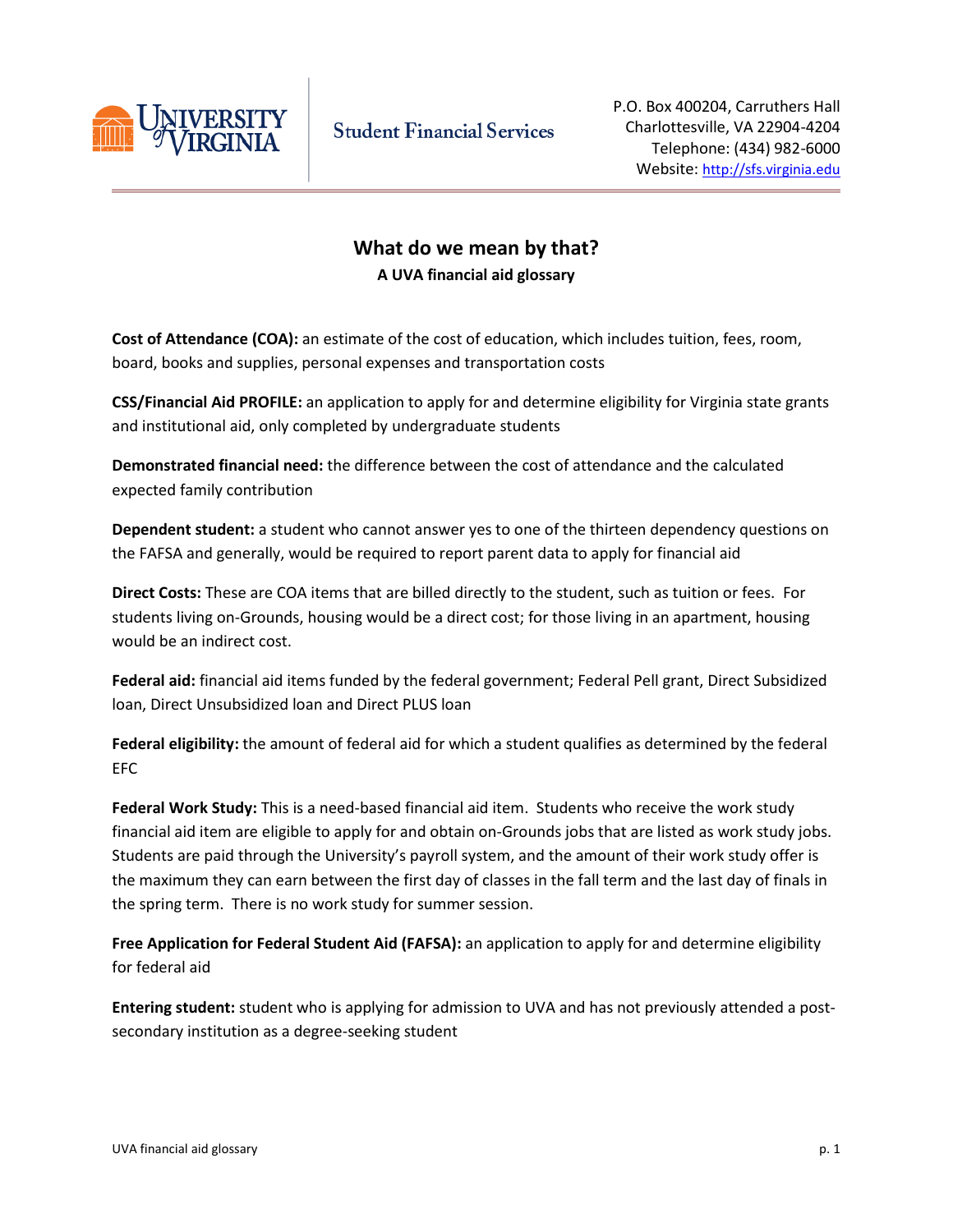

## **What do we mean by that? A UVA financial aid glossary**

**Expected Family Contribution (EFC):** a measure of the financial strength of a student's family used to determine demonstrated financial need; calculated according to a formula established by law in order to determine eligibility for federal aid and for undergraduate students, calculated according to an institutional formula to determine eligibility for institutional aid

**Independent student:** a student who can answer yes to one of the thirteen dependency questions on the FAFSA and generally, would not be required to report parent data to apply for financial aid

**Indirect Costs:** These are COA items that are not billed directly to the student, such as personal items or travel to and from home.

**Institutional aid:** financial aid items provided by Student Financial Services; includes but is not limited to: Federal Work-Study, Institutional Loans, Supplemental Educational Opportunity Grant (SEOG), Access UVA grants and scholarships

**Institutional eligibility:** the amount of institutional aid for which a student qualifies as determined by the institutional EFC

**Late applicant:** student who did not submit the required information before the application deadline and is no longer eligible for state and institutional aid

**Need-based aid:** financial aid items for which a student must demonstrate financial need in order to qualify; total amount of need-based items may not exceed demonstrated financial need

**Net Direct Price:** This is the estimated "out of pocket" cost of attending the University, once all forms of financial aid (excluding federal work study) have been accounted for.

**Non need-based aid:** financial aid items for which a student is not required to demonstrate financial need in order to qualify (for example, Direct Unsubsidized loan)

**Official financial aid offer:** the financial aid offer provided after the review of submitted application materials, generally available beginning in June; subject to change if information is received by SFS or if there are changes to the student's record

**Preliminary financial aid offer:** an estimated financial aid offer provided to entering and fall transfer students prior to the admission commitment date in the spring

**Returning student:** students who have attended UVA previously